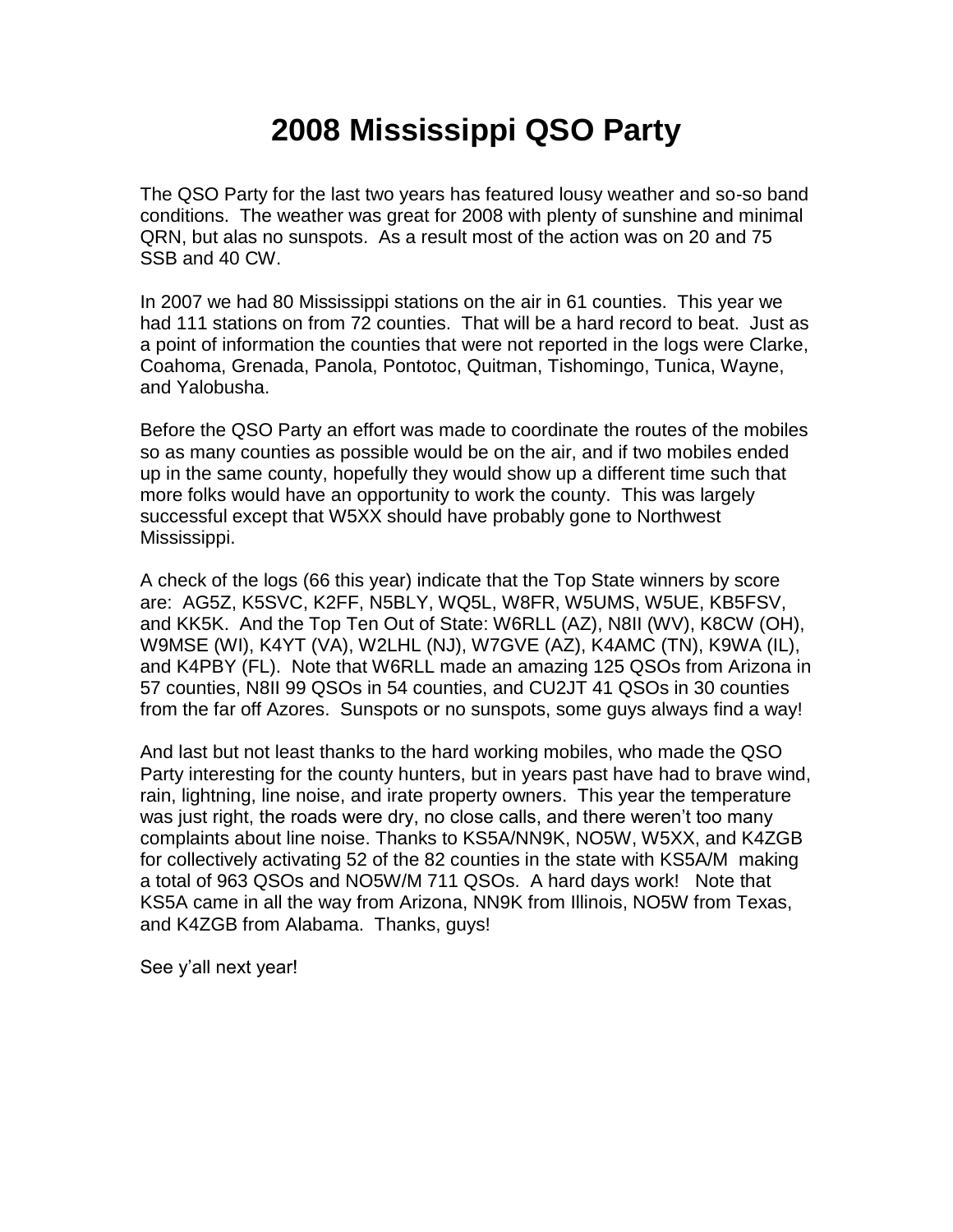## **2008 Mississippi QSO Party – In State Results**

| Adams             | KS5A/M            | 33  | 24  | 792     |
|-------------------|-------------------|-----|-----|---------|
| Amite             | KS5A/M            | 56  | 23  | 1,288   |
|                   | NO5W/M            | 22  | 16  | 352     |
| Attala            | K4ZGB/M           | 41  | 20  | 820     |
| <b>Bolivar</b>    | <b>KE5BOC</b>     | 39  | 37  | 1,443   |
| Calhoun           | K4ZGB/M           | 30  | 19  | 570     |
| Carroll           | NO5W/M            | 26  | 19  | 494     |
| Chickasaw         | K4ZGB/M           | 40  | 24  | 960     |
| Choctaw           | K4ZGB/M           | 34  | 21  | 714     |
|                   | NO5W/M            | 28  | 17  | 476     |
| Claiborne         | W5XX/M            | 32  | 21  | 672     |
|                   | KS5A/M            | 31  | 17  | 527     |
| Copiah            | KS5A/M            | 42  | 24  | 1,008   |
|                   | NO5W/M            | 36  | 22  | 792     |
| Covington         | KS5A/M            | 39  | 23  | 897     |
| DeSoto            | W5KDM             | 30  | 24  | 720     |
| Forrest           | KS5A/M            | 35  | 20  | 700     |
| Franklin          | W5XX/M            | 43  | 24  | 1,032   |
|                   | KS5A/M            | 32  | 20  | 640     |
|                   | NO5W/M            | 21  | 14  | 294     |
| George            | W4HOZ             | 53  | 36  | 1,908   |
|                   | KS5A/M            | 27  | 21  | 567     |
| Greene            | KS5A/M            | 36  | 23  | 828     |
| Hancock           | W5UE              | 172 | 52  | 8,944   |
| Harrison          | N5BLY             | 218 | 79  | 17,222  |
|                   | WQ5L              | 220 | 64  | 14,080  |
| Hinds             | <b>KD5UBC</b>     | 44  | 30  | 1,320   |
|                   | KS5A/M            | 33  | 22  | 726     |
| Humphreys         | NO5W/M            | 33  | 22  | 726     |
| Issaquena         | NO5W/M            | 14  | 12  | 168     |
| Itawamba          | W3TWD             | 49  | 44  | 2,156   |
| Jackson           | K <sub>2</sub> FF | 690 | 88  | 60,720  |
|                   | <b>KB5FSV</b>     | 148 | 37  | 5,476   |
|                   | K7ZYV             | 65  | 32  | 2,080   |
| Jasper            | KS5A/M            | 42  | 28  | 1,176   |
| <b>Jeff Davis</b> | W5XX/M            | 58  | 31  | 1,798   |
|                   | KS5A/M            | 29  | 18  | 522     |
| Jefferson         | K5SVC             | 965 | 105 | 101,325 |
|                   | W5XX/M            | 25  | 20  | 500     |
|                   | KS5A/M            | 24  | 18  | 432     |
| Jones             | KS5A/M            | 52  | 31  | 1,612   |
| Kemper            | NO5W/M            | 33  | 22  | 726     |
| Lafayette         | W5UMS             | 148 | 64  | 9,472   |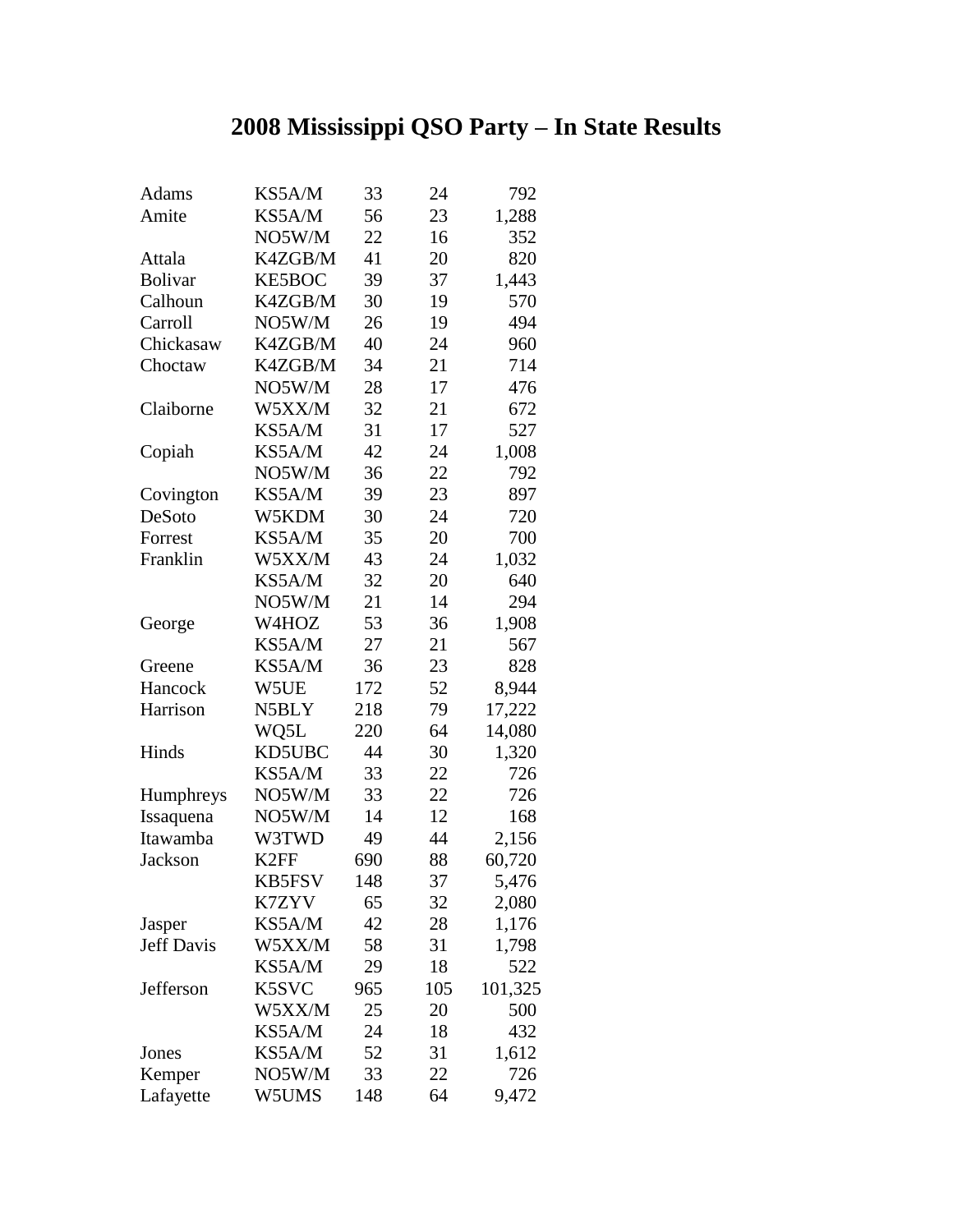| Lamar       | AG5Z         | 961 | 120 | 115,320 |
|-------------|--------------|-----|-----|---------|
|             | KS5A/M       | 40  | 27  | 1,080   |
| Lauderdale  | NO5W/M       | 24  | 19  | 456     |
| Lawrence    | W5XX/M       | 46  | 24  | 1,104   |
|             | KS5A/M       | 21  | 15  | 315     |
| Leake       | K4ZGB/M      | 50  | 29  | 1,405   |
| Lee         | KK5K         | 115 | 46  | 5,290   |
| LeFlore     | NO5W/M       | 39  | 24  | 936     |
| Lincoln     | WB5ASP       | 104 | 37  | 3,848   |
|             | W5XX/M       | 50  | 28  | 1,400   |
|             | KS5A/M       | 28  | 21  | 588     |
|             | NO5W/M       | 28  | 17  | 476     |
| Lowndes     | NO5W/M       | 25  | 17  | 425     |
| Madison     | W5JDX        | 87  | 46  | 4,002   |
| Marion      | KS5A/M       | 41  | 26  | 1,066   |
| Monroe      | K4ZGB/M      | 35  | 22  | 770     |
| Montgomery  | NO5W/M       | 28  | 18  | 504     |
| Neshoba     | K4ZGB/M      | 41  | 27  | 1,107   |
|             | NO5A         | 13  | 12  | 156     |
| Newton      | NO5W/M       | 36  | 25  | 900     |
| Noxubee     | NO5W/M       | 43  | 27  | 1,161   |
|             | K4ZGB/M      | 28  | 21  | 588     |
| Oktibbeha   | NO5W/M       | 29  | 20  | 580     |
| Pearl River | KS5A/M       | 46  | 25  | 1,150   |
| Perry       | KS5A/M       | 38  | 26  | 988     |
| Pike        | KS5A/M       | 34  | 21  | 714     |
|             | NO5W/M       | 35  | 17  | 595     |
| Rankin      | W5XX/M       | 56  | 26  | 1,456   |
|             | NO5W/M       | 16  | 12  | 192     |
| Scott       | NO5W/M       | 30  | 16  | 480     |
| Sharkey     | NO5W/M       | 33  | 19  | 627     |
| Simpson     | W5XX/M       | 61  | 29  | 1,769   |
|             | NO5W/M       | 30  | 19  | 570     |
|             | KS5A/M       | 25  | 17  | 425     |
| Smith       | W5XX/M       | 53  | 33  | 1,749   |
|             | KS5A/M       | 20  | 18  | 360     |
|             | NO5W/M       | 17  | 10  | 170     |
| Stone       | KS5A/M       | 36  | 22  | 792     |
| Sunflower   | K5JAW        | 35  | 32  | 1,120   |
|             | NO5W/M       | 18  | 15  | 270     |
| Tippah      | W8FR         | 276 | 51  | 14,076  |
| Walthall    | KS5A/M       | 44  | 26  | 1,144   |
| Warren      | W5XX         | 39  | 29  | 1,131   |
|             | KS5A/M       | 43  | 23  | 989     |
|             | <b>K5NRK</b> | 31  | 16  | 496     |
|             | NO5W/M       | 19  | 15  | 285     |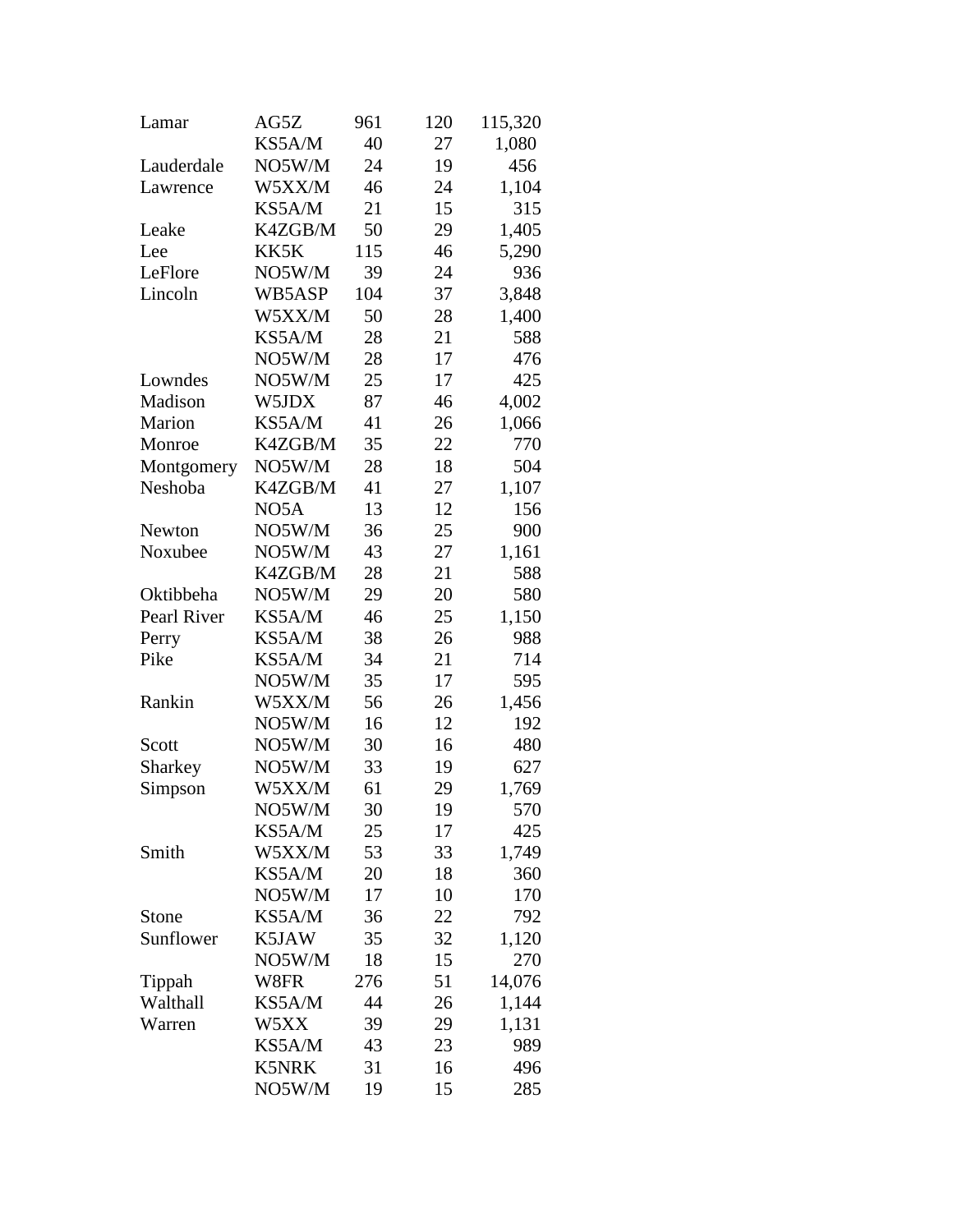| Webster   | K4ZGB/M | 36 | 25 | 900 |
|-----------|---------|----|----|-----|
|           | NO5W/M  | 29 | 15 | 435 |
| Wilkinson | KS5A/M  | 35 | 22 | 770 |
| Winston   | K4ZGB/M | 39 | 23 | 897 |
| Yazoo     | NO5W/M  | 28 | 18 | 504 |

## **2008 Mississippi QSO Party – Out of State Results**

| <b>NH</b>      | W1END                         | 32          | 28             | 896          |
|----------------|-------------------------------|-------------|----------------|--------------|
|                | AE1T                          | 6           | 6              | 36           |
| NJ             | W2LHL                         | 75          | 43             | 3,225        |
|                | W2CVW                         | 42          | 30             | 1,260        |
|                | KC2QJB                        | 8           | 5              | 40           |
| NY             | N <sub>2</sub> PTF            | 9           | 8              | 72           |
| DE             | WA2VQV                        | $\mathbf 1$ | $\mathbf{1}$   | $\mathbf{1}$ |
| MD             | K3TW                          | 35          | 21             | 735          |
| PA             | N3KR                          | 26          | 24             | 624          |
|                | WA3ELQ                        | 7           | 7              | 49           |
|                | <b>WB0IWG</b>                 | 4           | $\overline{4}$ | 16           |
| AL             | N4JF                          | 42          | 31             | 1,302        |
|                | K4EXT                         | 30          | 25             | 750          |
| GA             | K4BAI                         | 9           | 9              | 81           |
| FL             | K4PBY                         | 53          | 41             | 2,173        |
| N <sub>C</sub> | K4BSK                         | 24          | 18             | 432          |
| <b>TN</b>      | K4AMC                         | 57          | 47             | 2,679        |
| <b>VA</b>      | K4YT                          | 70          | 50             | 3,500        |
| <b>AR</b>      | AD5WI                         | 39          | 30             | 1,170        |
|                | KD5J                          | 10          | 10             | 100          |
| OK             | AA5JG                         | 25          | 22             | 550          |
| <b>TX</b>      | K5OT                          | 50          | 35             | 1,750        |
|                | W3DYA                         | 39          | 29             | 1,131        |
|                | W5ESE                         | 5           | 3              | 15           |
| AZ             | W6RLL                         | 125         | 57             | 7,125        |
|                | W7GVE                         | 65          | 48             | 3,120        |
|                | W7KAM                         | 10          | 7              | 70           |
| MI             | W8WVU                         | 50          | 35             | 1,750        |
|                | KJ5O                          | 5           | 5              | 25           |
| <b>OH</b>      | K8CW                          | 77          | 51             | 3,927        |
| WV             | N8II                          | 99          | 54             | 5,346        |
| $_{\rm IL}$    | K9WA                          | 63          | 41             | 2,583        |
|                | N <sub>9</sub> Q <sub>S</sub> | 48          | 40             | 1,920        |
| IN             | KB9YGD                        | 8           | 7              | 56           |
| WI             | W9MSE                         | 72          | 53             | 3,816        |
| <b>MO</b>      | K0GSV                         | 42          | 39             | 1,638        |
| <b>SD</b>      | <b>K0PIR</b>                  | 20          | 11             | 220          |